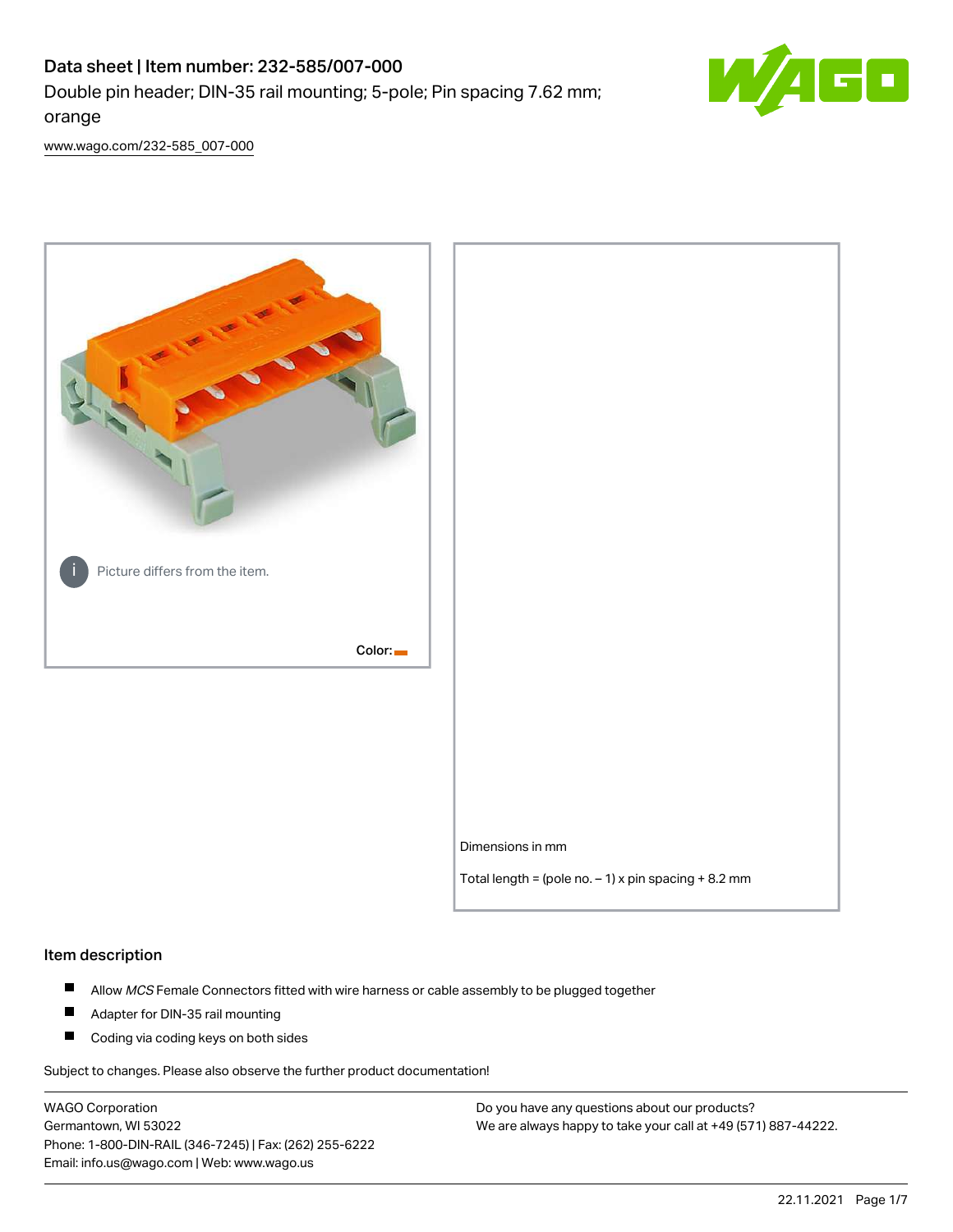

### Data Notes

| Safety information 1 | The <i>MCS – MULTI CONNECTION SYSTEM</i> includes connectors<br>without breaking capacity in accordance with DIN EN 61984. When<br>used as intended, these connectors must not be connected<br>/disconnected when live or under load. The circuit design should<br>ensure header pins, which can be touched, are not live when<br>unmated. |
|----------------------|--------------------------------------------------------------------------------------------------------------------------------------------------------------------------------------------------------------------------------------------------------------------------------------------------------------------------------------------|
| Variants:            | Other pole numbers<br>Other versions (or variants) can be requested from WAGO Sales or<br>configured at https://configurator.wago.com/                                                                                                                                                                                                     |

## Electrical data

## IEC Approvals

| Ratings per                 | IEC/EN 60664-1                                                        |
|-----------------------------|-----------------------------------------------------------------------|
| Ratings (note)              | Notice: Male connectors must not be live when disconnected!           |
| Rated voltage (III / 3)     | 500 V                                                                 |
| Rated surge voltage (III/3) | 6 <sub>kV</sub>                                                       |
| Rated voltage (III/2)       | 630 V                                                                 |
| Rated surge voltage (III/2) | 6 <sub>kV</sub>                                                       |
| Nominal voltage (II/2)      | 1000V                                                                 |
| Rated surge voltage (II/2)  | 6 <sub>kV</sub>                                                       |
| Rated current               | 12A                                                                   |
| Legend (ratings)            | $(III / 2)$ $\triangle$ Overvoltage category III / Pollution degree 2 |

## UL Approvals

| Approvals per                  | UL 1059 |
|--------------------------------|---------|
| Rated voltage UL (Use Group B) | 300 V   |
| Rated current UL (Use Group B) | 15 A    |
| Rated voltage UL (Use Group D) | 300 V   |
| Rated current UL (Use Group D) | 10 A    |

## Ratings per UL

| Rated voltage UL 1977 | 600 V |
|-----------------------|-------|
| Rated current UL 1977 |       |

Subject to changes. Please also observe the further product documentation!

| <b>WAGO Corporation</b>                                | Do you have any questions about our products?                 |  |
|--------------------------------------------------------|---------------------------------------------------------------|--|
| Germantown, WI 53022                                   | We are always happy to take your call at +49 (571) 887-44222. |  |
| Phone: 1-800-DIN-RAIL (346-7245)   Fax: (262) 255-6222 |                                                               |  |
| Email: info.us@wago.com   Web: www.wago.us             |                                                               |  |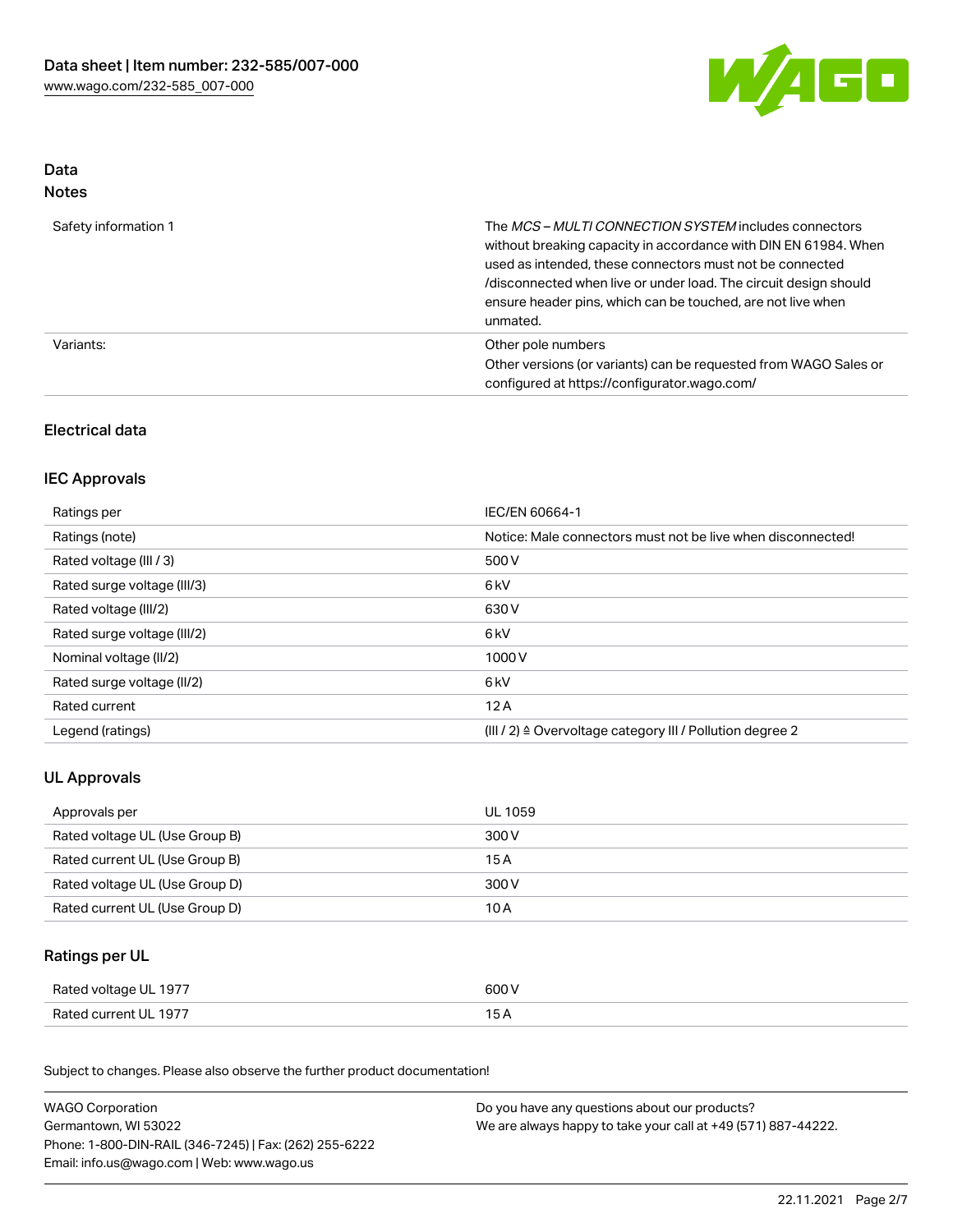

## CSA Approvals

| Approvals per                                                              | <b>CSA</b>                                    |
|----------------------------------------------------------------------------|-----------------------------------------------|
| Rated voltage CSA (Use Group B)                                            | 300 V                                         |
| Rated current CSA (Use Group B)                                            | 15A                                           |
| Rated voltage CSA (Use Group D)                                            | 300 V                                         |
| Rated current CSA (Use Group D)                                            | 10A                                           |
| <b>Connection data</b>                                                     |                                               |
|                                                                            |                                               |
| Total number of potentials                                                 | 5                                             |
| Number of connection types                                                 | 1                                             |
| Number of levels                                                           | 1                                             |
| <b>Connection 1</b>                                                        |                                               |
| Number of poles                                                            | 5                                             |
| Physical data                                                              |                                               |
| Pin spacing                                                                | 7.62 mm / 0.3 inch                            |
| Width                                                                      | 38.48 mm / 1.515 inch                         |
| Height from upper-edge of DIN-rail                                         | 15 mm / 0.591 inch                            |
| Depth                                                                      | 42.5 mm / 1.673 inch                          |
|                                                                            |                                               |
| Mechanical data                                                            |                                               |
| Mounting type                                                              | DIN-35 rail                                   |
| Plug-in connection                                                         |                                               |
| Contact type (pluggable connector)                                         | Male connector/plug                           |
| Connector (connection type)                                                | for pluggable connector                       |
| Mismating protection                                                       | No                                            |
| Locking of plug-in connection                                              | Without                                       |
|                                                                            |                                               |
| Material data                                                              |                                               |
| Color                                                                      | orange                                        |
| Material group                                                             |                                               |
| Insulation material                                                        | Polyamide (PA66)                              |
| Flammability class per UL94                                                | V <sub>0</sub>                                |
| Subject to changes. Please also observe the further product documentation! |                                               |
| <b>WAGO Corporation</b>                                                    | Do you have any questions about our products? |

Germantown, WI 53022 Phone: 1-800-DIN-RAIL (346-7245) | Fax: (262) 255-6222 Email: info.us@wago.com | Web: www.wago.us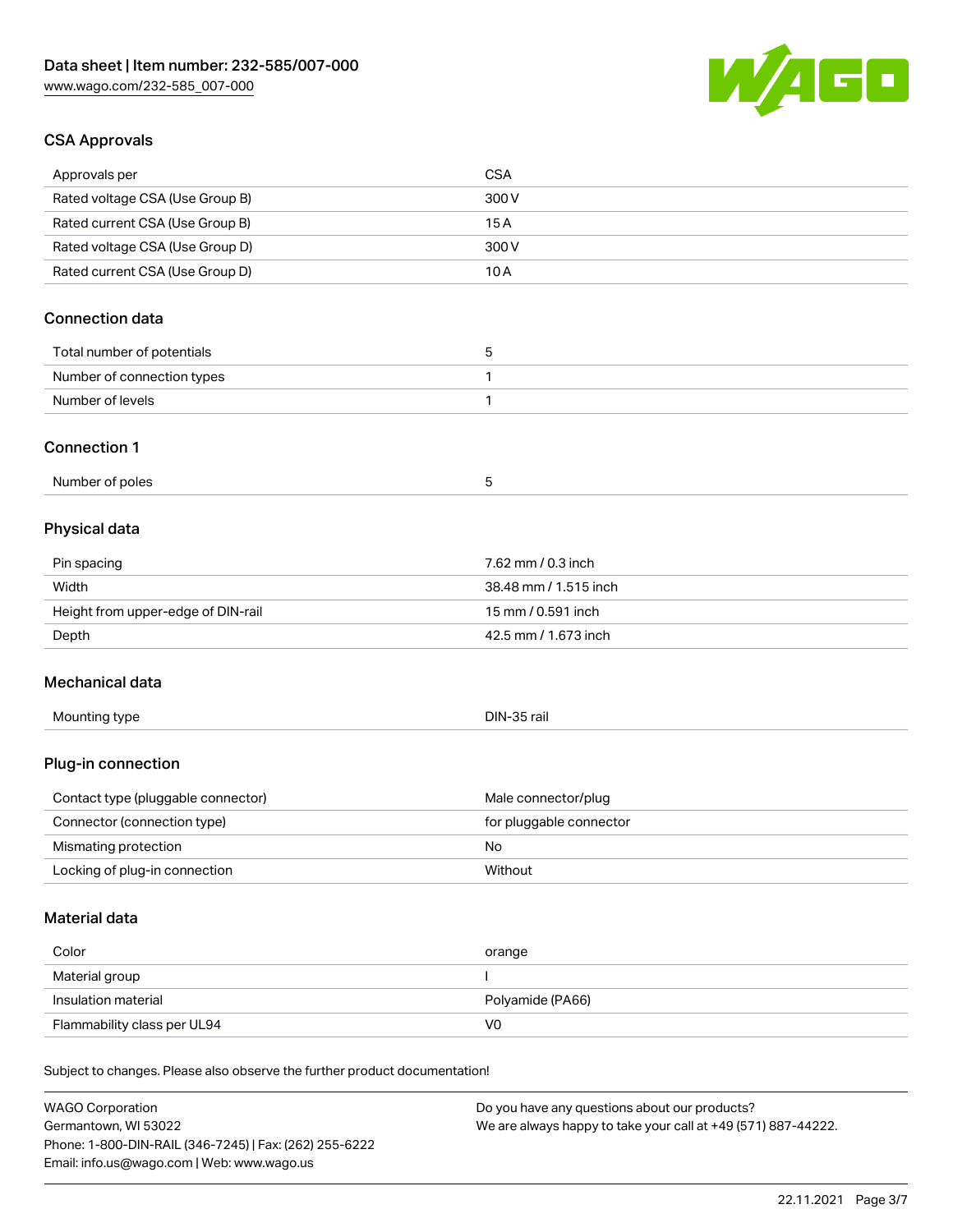[www.wago.com/232-585\\_007-000](http://www.wago.com/232-585_007-000)



| Contact material | Electrolytic copper (E <sub>Cu</sub> ) |
|------------------|----------------------------------------|
| Contact plating  | tin-plated                             |
| Fire load        | 0.174 MJ                               |
| Weight           | 7.3g                                   |
|                  |                                        |

## Environmental requirements

| Limit temperature range<br>the contract of the contract of the contract of the contract of the contract of the contract of the contract of | $. +100 °C$<br>-60 |
|--------------------------------------------------------------------------------------------------------------------------------------------|--------------------|
|--------------------------------------------------------------------------------------------------------------------------------------------|--------------------|

#### Commercial data

| Product Group         | 3 (Multi Conn. System) |
|-----------------------|------------------------|
| PU (SPU)              | 25 Stück               |
| Packaging type        | box                    |
| Country of origin     | DE.                    |
| <b>GTIN</b>           | 4045454340551          |
| Customs tariff number | 8536694040             |

## Approvals / Certificates

#### Country specific Approvals

| Logo               | Approval                                            | <b>Additional Approval Text</b> | Certificate<br>name |
|--------------------|-----------------------------------------------------|---------------------------------|---------------------|
|                    | CВ<br>DEKRA Certification B.V.                      | IEC 61984                       | NL-39756            |
| EMA<br><b>NEUR</b> | <b>KEMA/KEUR</b><br><b>DEKRA Certification B.V.</b> | EN 61984                        | 2190761.01          |

#### Ship Approvals

Email: info.us@wago.com | Web: www.wago.us

|                                        |                                                                            |                                                               | Certificate |
|----------------------------------------|----------------------------------------------------------------------------|---------------------------------------------------------------|-------------|
| Logo                                   | Approval                                                                   | <b>Additional Approval Text</b>                               | name        |
| ABS                                    | <b>ABS</b>                                                                 |                                                               | $19-$       |
|                                        | American Bureau of Shipping                                                |                                                               | HG15869876- |
|                                        |                                                                            |                                                               | <b>PDA</b>  |
|                                        | BV                                                                         | <b>IEC 60998</b>                                              | 11915/D0 BV |
|                                        | Bureau Veritas S.A.                                                        |                                                               |             |
|                                        | <b>DNV GL</b>                                                              | EN 60998                                                      | TAE000016Z  |
| Det Norske Veritas, Germanischer Lloyd |                                                                            |                                                               |             |
|                                        | Subject to changes. Please also observe the further product documentation! |                                                               |             |
| <b>WAGO Corporation</b>                |                                                                            | Do you have any questions about our products?                 |             |
| Germantown, WI 53022                   |                                                                            | We are always happy to take your call at +49 (571) 887-44222. |             |
|                                        | Phone: 1-800-DIN-RAIL (346-7245)   Fax: (262) 255-6222                     |                                                               |             |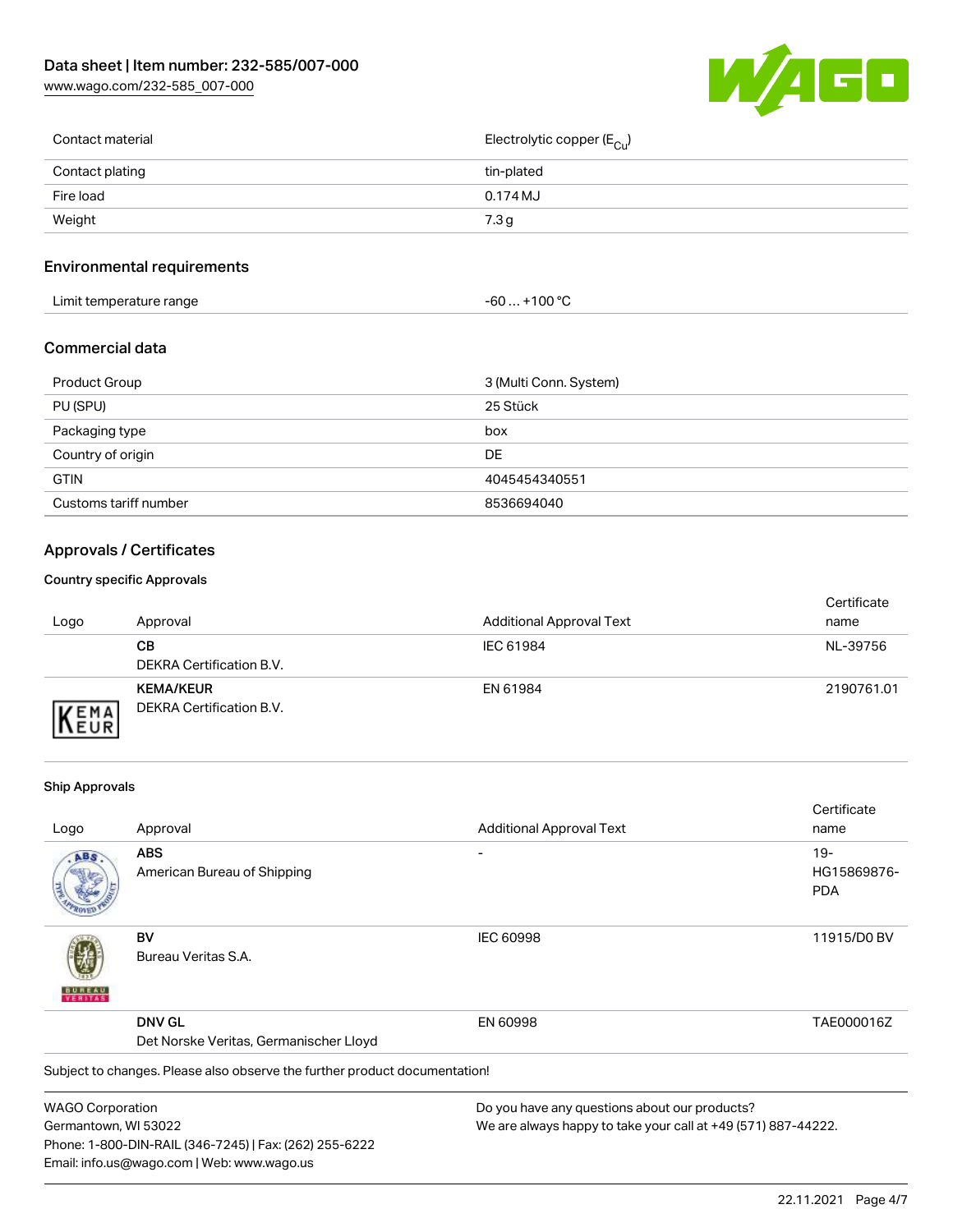

#### UL-Approvals

| Logo                       | Approval                                    | <b>Additional Approval Text</b> | Certificate<br>name |
|----------------------------|---------------------------------------------|---------------------------------|---------------------|
| $\boldsymbol{\mathcal{P}}$ | <b>UR</b><br>Underwriters Laboratories Inc. | <b>UL 1977</b>                  | E45171              |
| $\boldsymbol{\mathcal{P}}$ | <b>UR</b><br>Underwriters Laboratories Inc. | <b>UL 1059</b>                  | E45172              |

#### Counterpart



| Item no.231-705/026-000                                                                                              | www.wago.com/231-705/026- |
|----------------------------------------------------------------------------------------------------------------------|---------------------------|
| 1-conductor female connector; CAGE CLAMP®; 2.5 mm <sup>2</sup> ; Pin spacing 7.62 mm; 5-pole; 2,50 mm <sup>2</sup> ; | 000                       |
| orange                                                                                                               |                           |

#### Optional accessories

#### Carrier rail

| Mounting accessories |                                                                                                                                             |                      |
|----------------------|---------------------------------------------------------------------------------------------------------------------------------------------|----------------------|
|                      | Item no.: 210-197<br>Steel carrier rail; 35 x 15 mm; 1.5 mm thick; 2 m long; slotted; similar to EN 60715; silver-colored                   | www.wago.com/210-197 |
|                      | Item no.: 210-198<br>Copper carrier rail; 35 x 15 mm; 2.3 mm thick; 2 m long; unslotted; according to EN 60715; copper-<br>colored          | www.wago.com/210-198 |
|                      | Item no.: 210-504<br>Steel carrier rail; 35 x 7.5 mm; 1 mm thick; 2 m long; slotted; galvanized; according to EN 60715; silver-<br>colored  | www.wago.com/210-504 |
|                      | Item no.: 210-505<br>Steel carrier rail; 35 x 7.5 mm; 1 mm thick; 2 m long; unslotted; galvanized; according to EN 60715;<br>silver-colored | www.wago.com/210-505 |
|                      | Item no.: 210-506<br>Steel carrier rail; 35 x 15 mm; 1.5 mm thick; 2 m long; unslotted; galvanized; similar to EN 60715; silver-<br>colored | www.wago.com/210-506 |
|                      | Item no.: 210-508<br>Steel carrier rail; 35 x 15 mm; 1.5 mm thick; 2 m long; slotted; galvanized; similar to EN 60715; silver-<br>colored   | www.wago.com/210-508 |
|                      | Item no.: 210-113<br>Steel carrier rail; 35 x 7.5 mm; 1 mm thick; 2 m long; unslotted; according to EN 60715; silver-colored                | www.wago.com/210-113 |

Subject to changes. Please also observe the further product documentation!

WAGO Corporation Germantown, WI 53022 Phone: 1-800-DIN-RAIL (346-7245) | Fax: (262) 255-6222 Email: info.us@wago.com | Web: www.wago.us Do you have any questions about our products? We are always happy to take your call at +49 (571) 887-44222.

22.11.2021 Page 5/7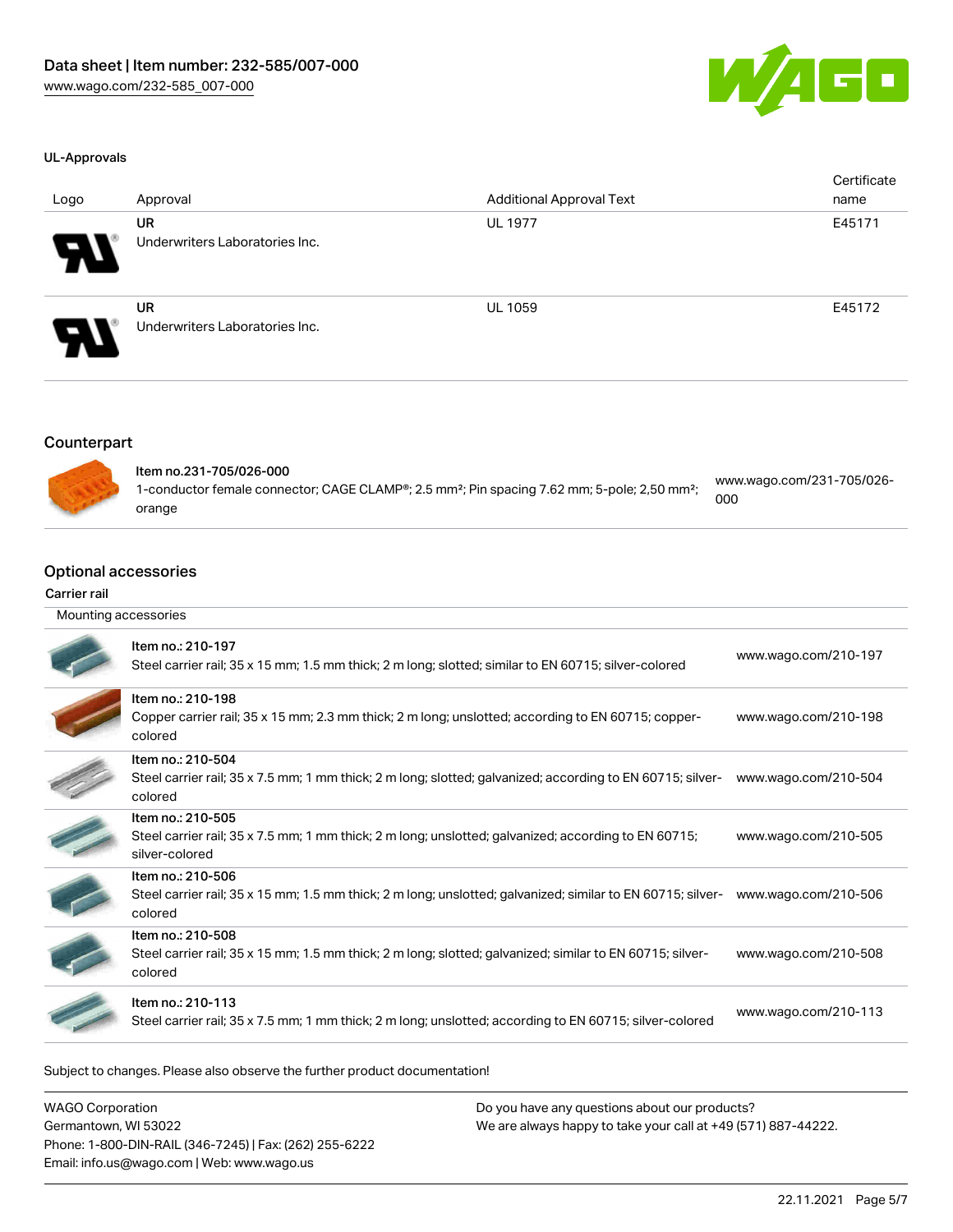

Steel carrier rail; 35 x 15 mm; 2.3 mm thick; 2 m long; unslotted; according to EN 60715; silver-colored [www.wago.com/210-118](http://www.wago.com/210-118)

|                                                                          | Item no.: 210-112                                                                                                                                |               |                      |  |
|--------------------------------------------------------------------------|--------------------------------------------------------------------------------------------------------------------------------------------------|---------------|----------------------|--|
|                                                                          | Steel carrier rail; 35 x 7.5 mm; 1 mm thick; 2 m long; slotted; according to EN 60715; "Hole width 25 mm; www.wago.com/210-112<br>silver-colored |               |                      |  |
|                                                                          | Item no.: 210-114                                                                                                                                |               |                      |  |
|                                                                          | Steel carrier rail; 35 x 15 mm; 1.5 mm thick; 2 m long; unslotted; similar to EN 60715; silver-colored                                           |               | www.wago.com/210-114 |  |
|                                                                          | Item no.: 210-115                                                                                                                                |               |                      |  |
|                                                                          | Steel carrier rail; 35 x 7.5 mm; 1 mm thick; 2 m long; slotted; according to EN 60715; "Hole width 18 mm; www.wago.com/210-115<br>silver-colored |               |                      |  |
|                                                                          | Item no.: 210-196                                                                                                                                |               | www.wago.com/210-196 |  |
|                                                                          | Aluminum carrier rail; 35 x 8.2 mm; 1.6 mm thick; 2 m long; unslotted; similar to EN 60715; silver-colored                                       |               |                      |  |
| Coding                                                                   |                                                                                                                                                  |               |                      |  |
| Coding                                                                   |                                                                                                                                                  |               |                      |  |
|                                                                          | Item no.: 231-130                                                                                                                                |               | www.wago.com/231-130 |  |
|                                                                          | Coding key; snap-on type; light gray                                                                                                             |               |                      |  |
| Documentation<br><b>Additional Information</b><br>Technical explanations | 2019 Apr 3                                                                                                                                       | pdf<br>2.0 MB | Download             |  |
|                                                                          |                                                                                                                                                  |               |                      |  |
|                                                                          |                                                                                                                                                  |               |                      |  |
|                                                                          | EPLAN Data Portal 232-585/007-000                                                                                                                | <b>URL</b>    | Download             |  |
|                                                                          | EPLAN Data Portal 232-585/007-000                                                                                                                | URL           | Download             |  |
|                                                                          | <b>Environmental Product Compliance</b>                                                                                                          |               |                      |  |
|                                                                          |                                                                                                                                                  |               |                      |  |
| <b>CAD</b> files<br><b>CAE</b> data<br><b>Compliance Search</b>          | Environmental Product Compliance 232-585/007-000                                                                                                 | <b>URL</b>    | Download             |  |

Subject to changes. Please also observe the further product documentation!

WAGO Corporation Germantown, WI 53022 Phone: 1-800-DIN-RAIL (346-7245) | Fax: (262) 255-6222 Email: info.us@wago.com | Web: www.wago.us